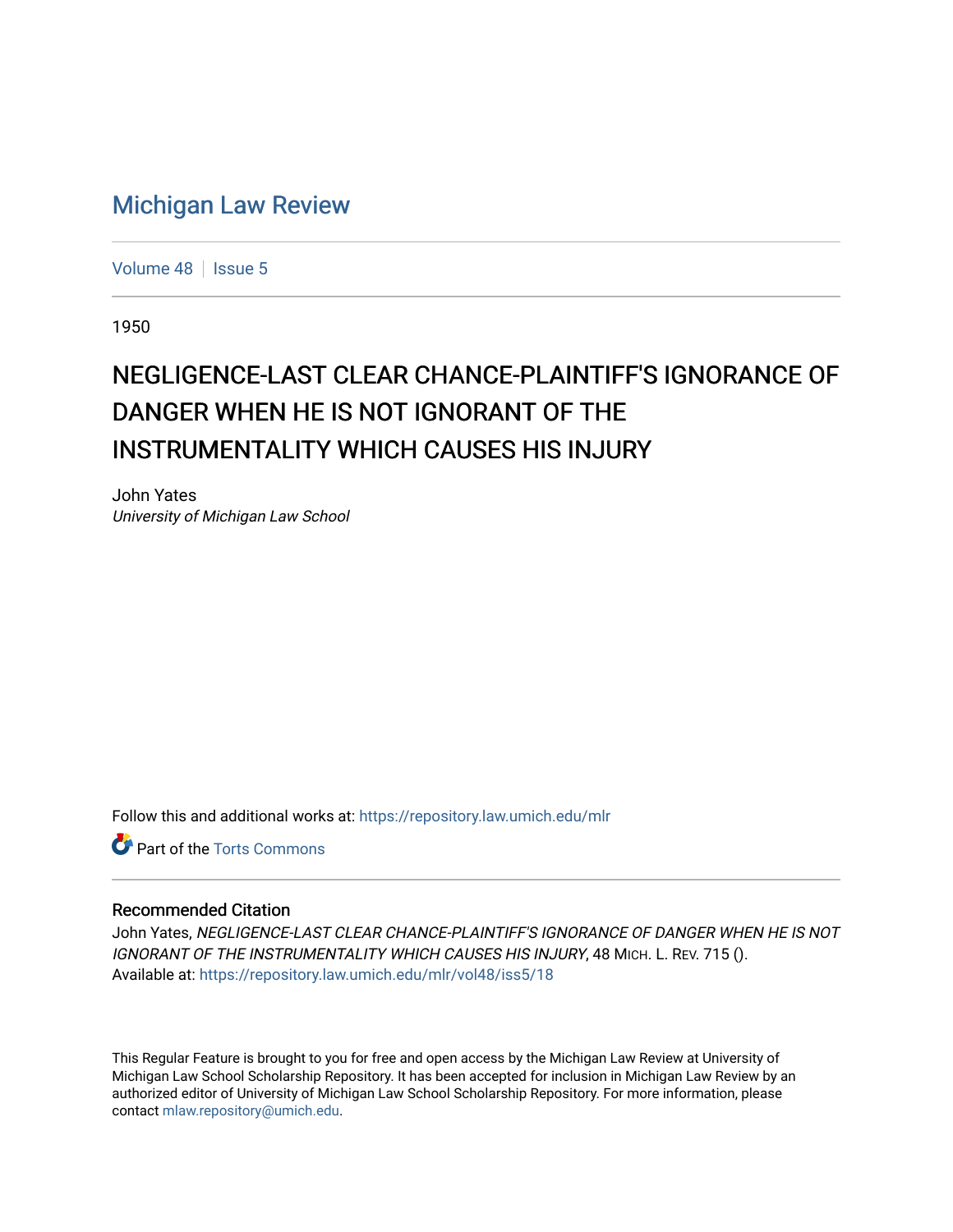NEGLIGENCE-UST CLEAR CHANCE-PLAINTIFF'S IGNORANCE OF DANGER WHEN HE IS NOT IGNORANT OF THE INSTRUMENTALITY WHICH CAUSES HIS INJURY-Plaintiff, a boy twelve years of age, was struck by a locomotive of defendant railroad and suffered severe injuries. Defendant engineer, who had noticed plaintiff walking toward the track, could have stopped the train when he first observed plaintiff but did not because he had seen plaintiff look over his shoulder at the approaching train. The train could not be stopped after plaintiff had stepped onto the track. Plaintiff admitted seeing the train when it was 400 feet distant and that he had miscalculated the time necessary to cross in front of it. On appeal from judgment against both defendants, *held,* affirmed. Application of last clear chance doctrine on ground that plaintiff was oblivious to his danger was proper. *Huggans v. Southern Pac. Co.,* (Cal. App., 1949) 207 P. (2d) 864.1

The doctrine of last clear chance was first applied to situations where plaintiff had negligently gotten himself into a perilous position from which he could not  $e^2$  The defendant was held liable despite plaintiff's contributory negligence

2 Davies v. Mann, 10 M. & W. 546 (1842).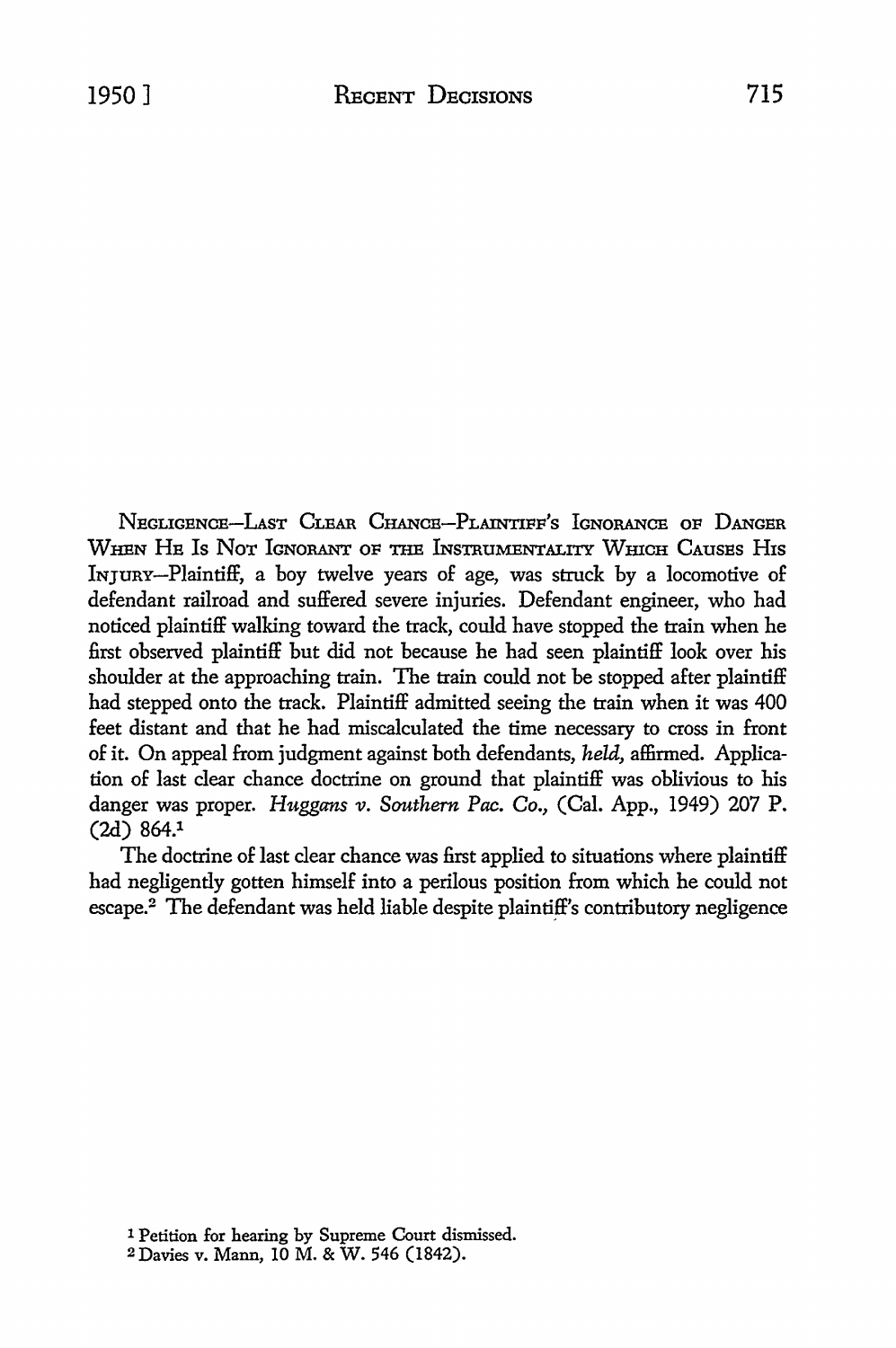## 716 MICHIGAN LAW REVIEW [ Vol. 48

if he thereafter had a clear chance *to* avoid the injury by using due care. Some courts also apply the doctrine *to* situations where the plaintiff could escape but is negligently unaware of his danger, if defendant knows of plaintiff's inattention.<sup>8</sup> In the principal case, the plaintiff by his own admission knew of the approach of the train but had simply miscalculated the time required to cross in front of it.<sup>4</sup> It is doubtful whether he could be aware of a situation in fact and not have an appreciation of the danger involved. Cases frequently arise where the plaintiff looks but does not see the dangerous instrumentality approaching5 or where the plaintiff looks but miscalculates his chances of avoiding the danger.<sup>6</sup> The problem generally arises in traffic accidents involving pedestrians where it is common for a pedestrian to miscalculate the speed of an approaching vehicle or, after correctly calculating its speed, to cross in front of it hoping that the driver will slow down once he sees a pedestrian in front of him. If the vehicle is far enough distant when the plaintiff steps in front of it so that the driver has a clear opportunity *to* avoid the accident by slowing down or turning aside, then obviously the doctrine of last clear chance applies regardless of the plaintiff's knowledge of the vehicle's approach.<sup>7</sup>In this type of case the plaintiff, due *to* his negligence in miscalculating the danger, has placed himself in a position from which, because he is on foot or in a slower vehicle, it is physically impossible for him *to* extricate himself, and the defendant has a last clear chance *to* avoid the injury. Some of the earlier California cases<sup>8</sup> involving miscalculations on the part of the plaintiff were necessarily decided on this basis since they arose before California permitted the doctrine to be applied when the plaintiff was merely unaware of the danger. When a case arose after this application of the doctrine was recognized where the plaintiff had miscalculated the danger and had placed himself in a physically inextricable position too late for the defendant *to* avoid the injury by slowing down, the court would not permit the plaintiff to say that he was ignorant of the

s Cavanaugh v. Boston & Me. R. R., 76 N.H. 68, 79 A. 694 (1911); Locke v. Puget Sound International Ry. & Power Co., 100 Wash. 432, 171 P. 242 (1918); Girdner v. Union Oil of Calif., 216 Cal. 197, 13 P. (2d) 915 (1932); Moore v. Kum, 108 F. (2d) 906 (1939); Nielson v. Richman, 114 F. (2d) 343 (1940), cert. den. 311 U.S. 705, 61 S.Ct. 172 (1940); Mills v. Denver Tramway Corp., 155 F. (2d) 808 (1946). And see 11 C. J., Chance 280 (1917) and PROSSER, ToRTS §54 (1941), but cf. Middletown Truss Co. v. Armour·& Co., 122 Conn. 615, 191 A. 532 (1937); Butler v. Rockland T. & C. St. Ry. Co., 99 Me. 149, 58 A. 775 (1904). For a discussion of the doctrine as applied in California see HALL, LAST CLEAR CHANCE (1939).

4 Principal case at 869.

<sup>5</sup>Colorado Springs & I. Ry. Co. v. Merrill, 27 Colo. App. 382, 149 P. 843 (1915); Center v. Yellow Cab Co., 216 Cal. 205, 13 P. (2d) 918 (1932); Middletown Truss Co. v. Armour & Co., supra, note 3.

<sup>6</sup>Commonwealth Bonding & Casualty Ins. Co. v. Pacific Electric Ry. Co., 42 Cal. App. 573, 184 P. 29 (1919); Galwey v. Pacific Auto Stages, Inc., 96 Cal. App. 169, 273 P. 866 (1929); Berguin v. Pacific Electric Ry. Co., 203 Cal. 116, 263 P. 220 (1928).

<sup>7</sup>Jbid. Although in Galwey v. Pacific Auto Stages, Inc. the defendant's driver testified that he did not see the plaintiff until it was too late to stop, the court thought there was sufficient evidence controverting his testimony to justify an instruction based on the doctrine of last clear chance.

S Jbid.